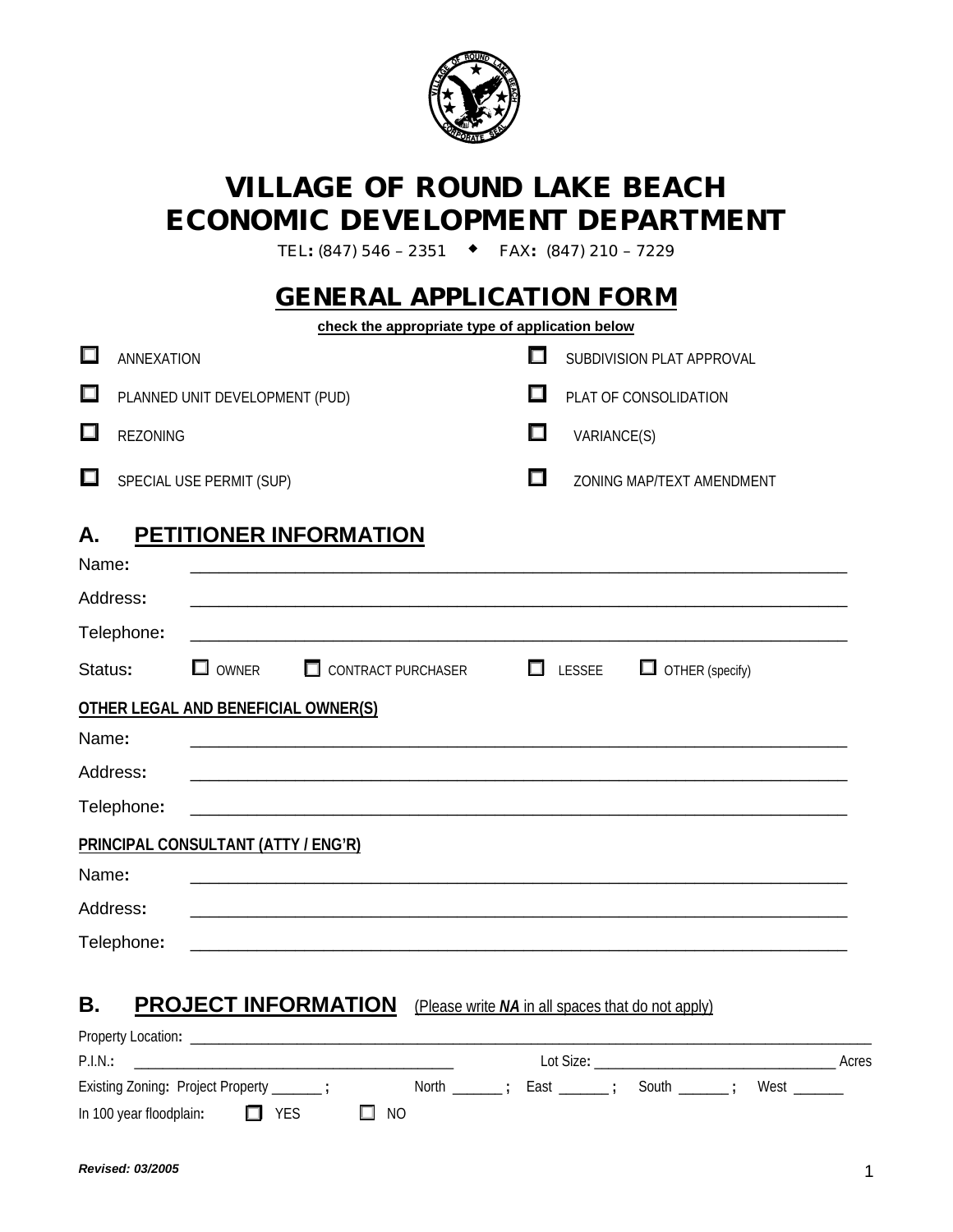| PROPOSED HEIGHT / SETBACKS                                                                                                                                                                                                                     |
|------------------------------------------------------------------------------------------------------------------------------------------------------------------------------------------------------------------------------------------------|
| Height: ________ feet; Front: ________ feet; Rear: _______ feet; Sides: _______ feet & _______ feet.                                                                                                                                           |
| <b>PROPOSED INGRESS / EGRESS</b>                                                                                                                                                                                                               |
| Width: (Res. Lots): _______ feet; Width: (Com. Lots < 200' frontage): ______ feet; (Com. Lots ≥ 200' frontage): ______ feet.                                                                                                                   |
| <b>PROPOSED PARKING / LOADING</b>                                                                                                                                                                                                              |
| Parking Spaces (including handicap spaces): _____; Loading Docks (Ind. Uses only): _____; Stacking spaces (drive-ups only): _____                                                                                                              |
| <b>PROPOSED LANDSCAPING / SCREENING</b>                                                                                                                                                                                                        |
| Perimeter Landscaping (width in front yard): ______ feet (for commercial / industrial uses only)<br>Screening Height (commercial / industrial uses only): ______ feet (between lot lines and parking area)<br>( <i>industrial uses</i> ): feet |
| <b>PROPOSED SIGNS</b>                                                                                                                                                                                                                          |
| Type: □ PYLON □ WALL □ BILLBOARD; Gross Area: ________ square feet; Letter Size: _______ inches                                                                                                                                                |
| PROPOSED OUTDOOR STORAGE                                                                                                                                                                                                                       |
| $\Box$ Not Applicable                                                                                                                                                                                                                          |
| $\Box$ Enclosed by fence/wall/plantings (see §602.9)                                                                                                                                                                                           |
| <b>PROPOSED REFUSE STORAGE ENCLOSURES</b> (for commercial & industrial uses only)                                                                                                                                                              |
| Height: _____ inches; Bottom of gate: _____ inches above base; Self-closing: □ YES □ NO; Self-latching □ YES □ NO                                                                                                                              |
| <b>REPEAT APPLICATION</b>                                                                                                                                                                                                                      |

**T** YES **n** NO *If yes, attach a statement justifying reconsideration.* 

#### **PETITIONER ACKNOWLEDGMENTS**

By execution of this application in the space provided below, the petitioner and owner of the project property do hereby certify, agree, and affirm that

- Elected and appointed Village officers and employees have the right, and are hereby granted permission and license to enter upon the project property, and into any structures located thereon, at reasonable times for the purpose of conducting any inspections that may be necessary and pertinent to this application.
- \* I (We) have carefully read this application, the Round Lake Beach Zoning Ordinance, Comprehensive Plan, and Subdivision Ordinance and fully understand the terms and provisions of each.
- $\cdot \cdot$  I have researched the information contained in this application and it is true and complete to the best of my knowledge and belief.
- \* I (We) waive any rights to exemption from disclosure under the Freedom of Information Act of any and all documents and information submitted in connection with this application.
- I (We) agree to pay all fees and costs associated with the processing of this application.

| Applicant | Date |
|-----------|------|
| Owner     | Date |

#### **Petitioners must attach all required affidavits, exhibits and other materials pertinent to this application listed in the guidelines (pages 3 – 6).**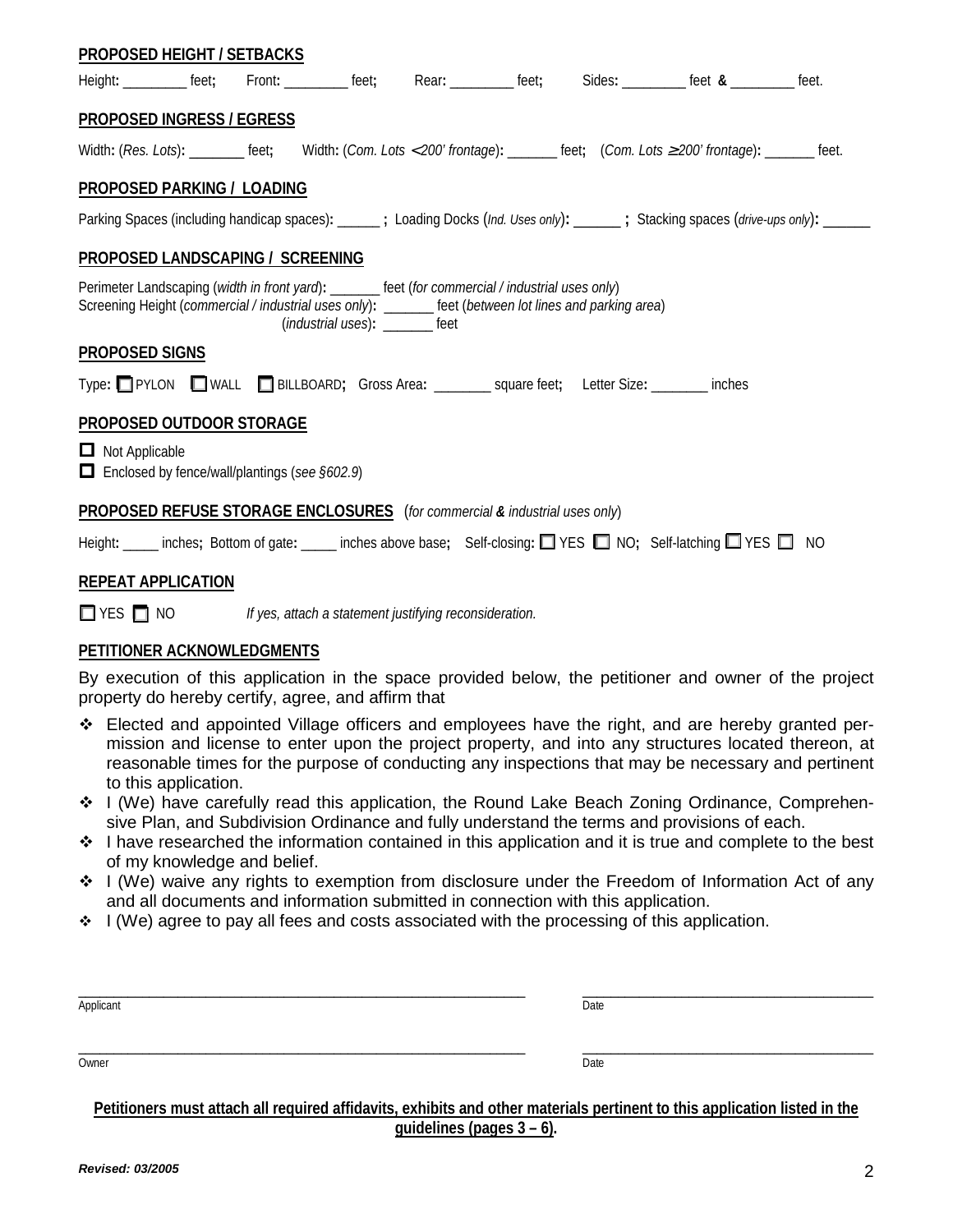# **GUIDELINES**

#### **A. MEETINGS**

**PLANNING & ZONING COMMISSION (P&ZC)** The P&ZC is a "hearing" body, not a legislative body; it conducts public hearings pursuant to State laws and Round Lake Beach ordinances and makes its *findings of fact* and recommendations to the Village Board of Trustees.

Regular **Planning & Zoning Commission Meetings** are scheduled for 7:00 p.m. on the **second (2nd) Thursday of every month** (other dates may be scheduled as dictated by workload). The petitioner or his/her agent must be present at the meeting of the Commission to which the petition is addressed in order to answer questions of the commissioners and the public. Commission meetings are held in the Council Chambers, 1937 Municipal Way.

**Board of Trustees (Board)** Traditionally, final action is taken on the petition by the Board at its regular meeting on the **4th** Monday. This allows time to prepare the appropriate ordinance(s) and send it (them) to the Trustees for review prior to the meeting.

#### **B. PLANNING AND ZONING COMMISSION**

1. The P&ZC holds public hearings on variations authorized by the Zoning Ordinance as follows**:**

a. To permit any yard or setback less than a yard (3') required by the applicable regulations;

b. To permit the use of a lot or lots for a use otherwise prohibited solely because of the insufficient area and/or width of the lot or lots, but in no event shall the respective area and/or width of the lot or lots be less than eighty percent (80%) of the required area and width;

c. To permit the same off-street parking facility to qualify as required facilities for two (2) or more uses, provided that substantial use of such facility by each user does not take place at approximately the same hours of the same days of the week;

d. To reduce the applicable off-street parking or loading facilities required by not more than one (1) parking space or loading space or five percent (5%) of the required facilities, whichever is greater;

e. To increase by not more than five percent (5%) the maximum distance that required parking spaces are permitted to be located from the use served;

f. To permit the extension of a district zone to include less intensely zoned land where the boundary lines of such district divides a lot or tract held in simple ownership at the time of the passage of this ordinance; provided, however, that the less intensely zoned tract of land contains less than eight thousand (8,000) square feet in area;

g. To permit the reconstruction of a building which is solely as to bulk and which has been damaged or destroyed by fire, explosion, act of God, or public enemy, to the extent of more than seventy-five percent (75%) of the cost of the restoration of the entire building new, where the Board finds some compelling necessity requiring a continuance of the non-conforming use and the primary purpose of continuing the non-conforming use is not to continue a monopoly.

Variation (s) are valid for a period not to exceed six (6) months unless the building permit is obtained within such period and the erection, alteration, or use is commenced within that period.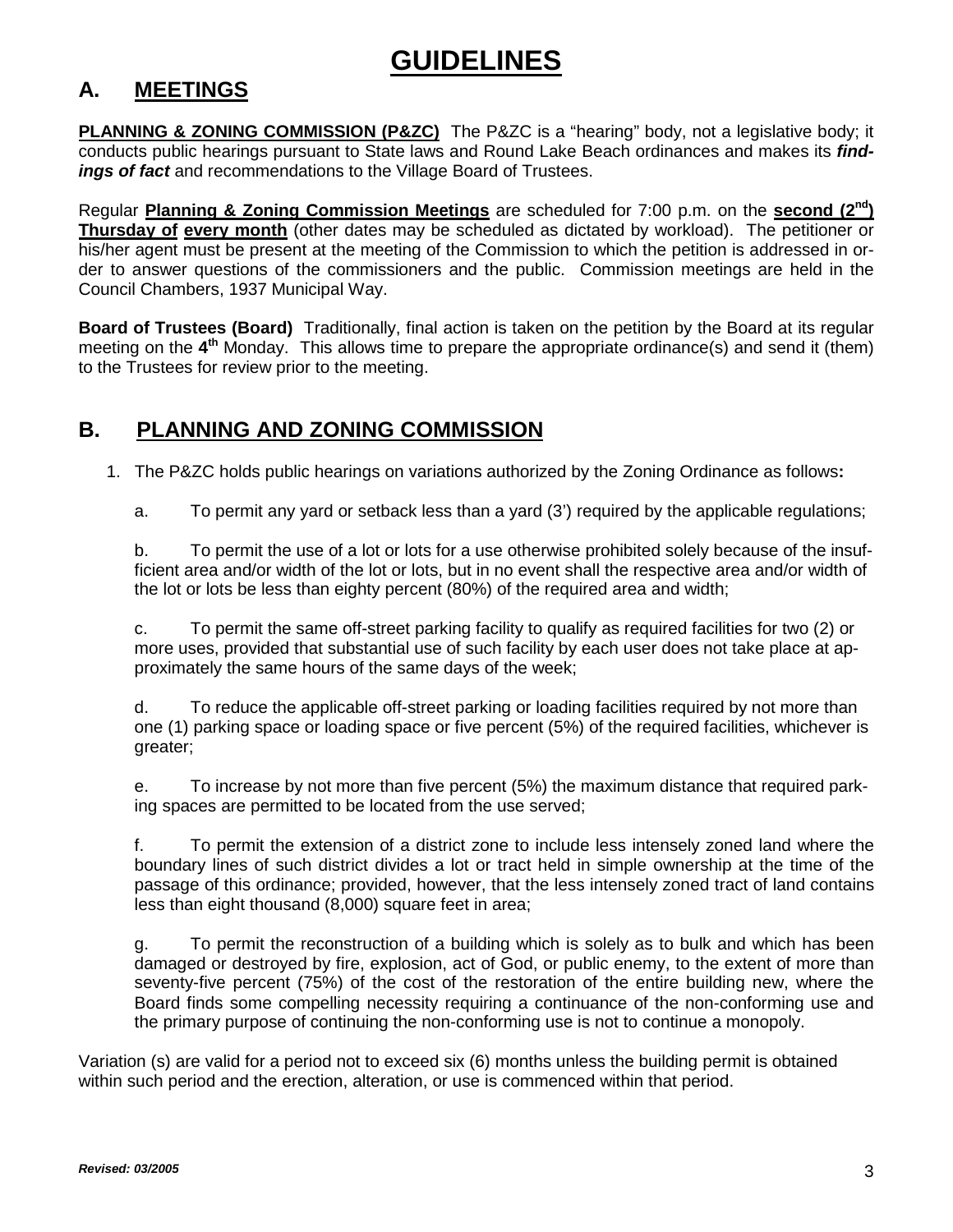# **C. COSTS**

- 1. The fee for variances (except for accessory structures) is \$400.00; the fee for variations for accessory structures is \$200.00.
- 2. The fee for annexations, special use permits, subdivision plat approvals, rezonings, zoning map/text amendments, and for combined appeals is \$500.00; the fee for planned units developments is \$1,000.00.
- 3. A Reimbursement of Fees agreement may be required based on the nature and scope of the project. An agreement outlining the specific details of the agreement will be made available to all petitioners required to reimburse the Village of Round Lake Beach for consultant review of proposed developments.

# **D. SUBMITTAL REQUIREMENTS**

- \_\_\_ A completed Village application (pages 1 & 2 of this handout).
- \_\_\_ A letter describing the need for the action requested in the application.
- \_\_\_ The legal description of the property with PIN (*property index number*).
- A Plat of Survey, certified by a registered land surveyor, showing existing lot lines and dimensions.
- \_\_\_ A site plan showing the proposed building, building setbacks, lot coverage, parking layout, side walks, easements, water and sewer lines, proposed grading and landscaping.
- \_\_\_ Location, size, and arrangement of all outdoor signs, and lighting, if applicable.
- Location and height of fences or screen plantings, if applicable.
- \_\_\_ An *Affidavit of Mailing* (see **Note** below) regarding the notification of public hearing (see *form* below) to all property owners within **250 lineal feet** and posting the public notice at the property. Also, attach the certified return receipts dated at least fifteen days prior to the meeting.
- \_\_\_ **Twenty-five 11"x 17" copies** (reduced) of all maps and drawings.
- \_\_\_ A check, payable to the *Village of Round Lake Beach*, in the appropriate amount*.*
- \_\_\_ A signed Reimbursement of Fees agreement with an accompanying check, payable to the *Village of Round Lake Beach,* in the appropriate amount.

**Note: THE COMPLETED AFFIDAVIT OF MAILING AND ALL RETURN RECEIPTS MUST BE PROVIDED TO THE ECONOMIC DEVELOPMENT DEPARTMENT NOT LESS THAN 5 DAYS BEFORE THE SCHEDULED PUBLIC HEARING OR THE HEARING MAY BE TABLED TO THE NEXT MONTH.**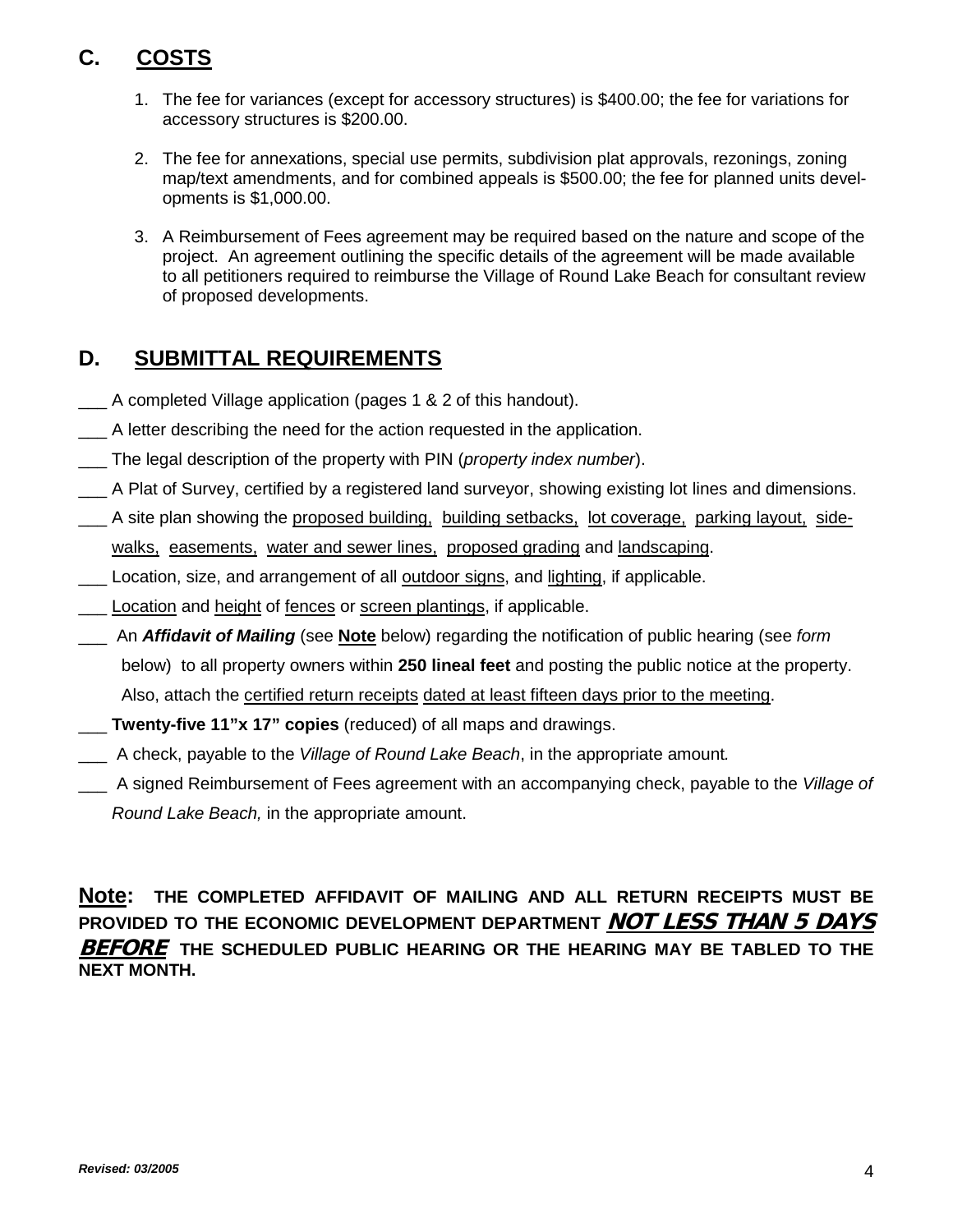## **E. NOTICE OF PUBLIC HEARING (***LETTERS***)**

*The letters of notification (sample follows) must be mailed at least fifteen days prior to the public hearing.* 

| Petitioner:<br>Address:<br>Telephone: |                                                                         |                                              |            |
|---------------------------------------|-------------------------------------------------------------------------|----------------------------------------------|------------|
|                                       | A petition has been filed with Village of Round Lake Beach for a        |                                              |            |
|                                       |                                                                         | Variance, Special Use Permit, Rezoning, etc. |            |
| for the proposed                      |                                                                         |                                              | located at |
|                                       | Improvement/Development                                                 |                                              |            |
|                                       | <b>Street Address</b>                                                   |                                              |            |
|                                       | Comments from the public will be heard at the following public hearing: |                                              |            |
| Date:                                 |                                                                         |                                              |            |
| Time:                                 | 7:00 p.m.                                                               |                                              |            |
| Place:                                | Village Hall, 1937 Municipal Way, Round Lake Beach, IL 60073.           |                                              |            |
|                                       |                                                                         |                                              |            |
|                                       |                                                                         |                                              |            |

Signature Date

#### **F. NOTICE OF PUBLIC HEARING (***SIGN***)**

**A sign, advertising the public hearing (***sample follows***) must be posted on the property at least fifteen (15) days prior to the public hearing. The sign shall be not less than 3' X 4'.** 

| <b>NOTICE OF PUBLIC HEARING</b> |                                                                                   |  |
|---------------------------------|-----------------------------------------------------------------------------------|--|
| DATE:                           |                                                                                   |  |
| TIME:                           | 7:00 P.M.                                                                         |  |
| <b>PLACE:</b>                   | <b>VILLAGE HALL CHAMBERS</b><br>1937 Municipal Way<br><b>Round Lake Beach, IL</b> |  |
|                                 |                                                                                   |  |
|                                 |                                                                                   |  |